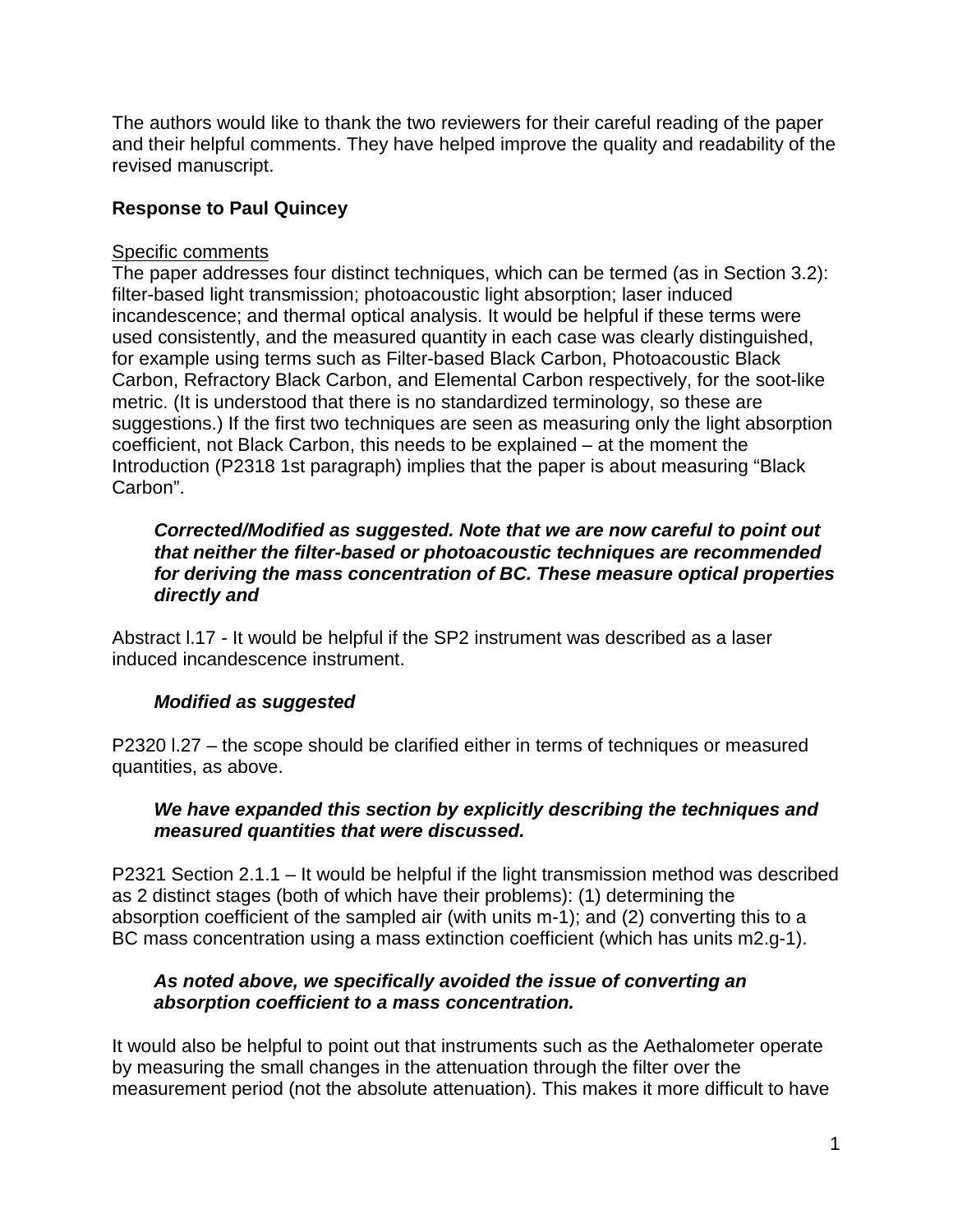a simple Reference Material such as a filter with known attenuation, as an RM with stable attenuation does not give a direct test of the instrument's normal operation.

### *Excellent point that was overlooked in the article. This is now added in the section that discusses reference mat*

P2324 Section 2.1.2 – As with 2.1.1, it would be helpful to point out that while PAS is superior to light transmission methods for determining the absorption coefficient, conversion to BC is again a separate matter.

### **As with the filter-based techniques, we don't discuss the use of the photoacoustic technique to derive BC.**

P2326 l.4 – the heading "EC and OC" is being used to include Refractory Black Carbon, which is confusing.

## *This has been modified to include rBC.*

Technical corrections P2318 l.13 – replace "the whole of particles" with "whole particles".

# *Replaced with "The whole range of particles"*

P2320 l.22 – italics are used both for controversial statements and for the Recommendations. This is confusing (unless all the Recommendations are controversial).

## *Controversial statements are now place in quotations.*

P2324 l.8 – replace 2.12 with 2.1.2

## *Done*

P2325 l.24 – replace Virkula with Virkkula

*Done*

P2328 l.20 – replace "only" with "even"

*Done*

P2331 l.17 – replace PyC with PC.

*Done*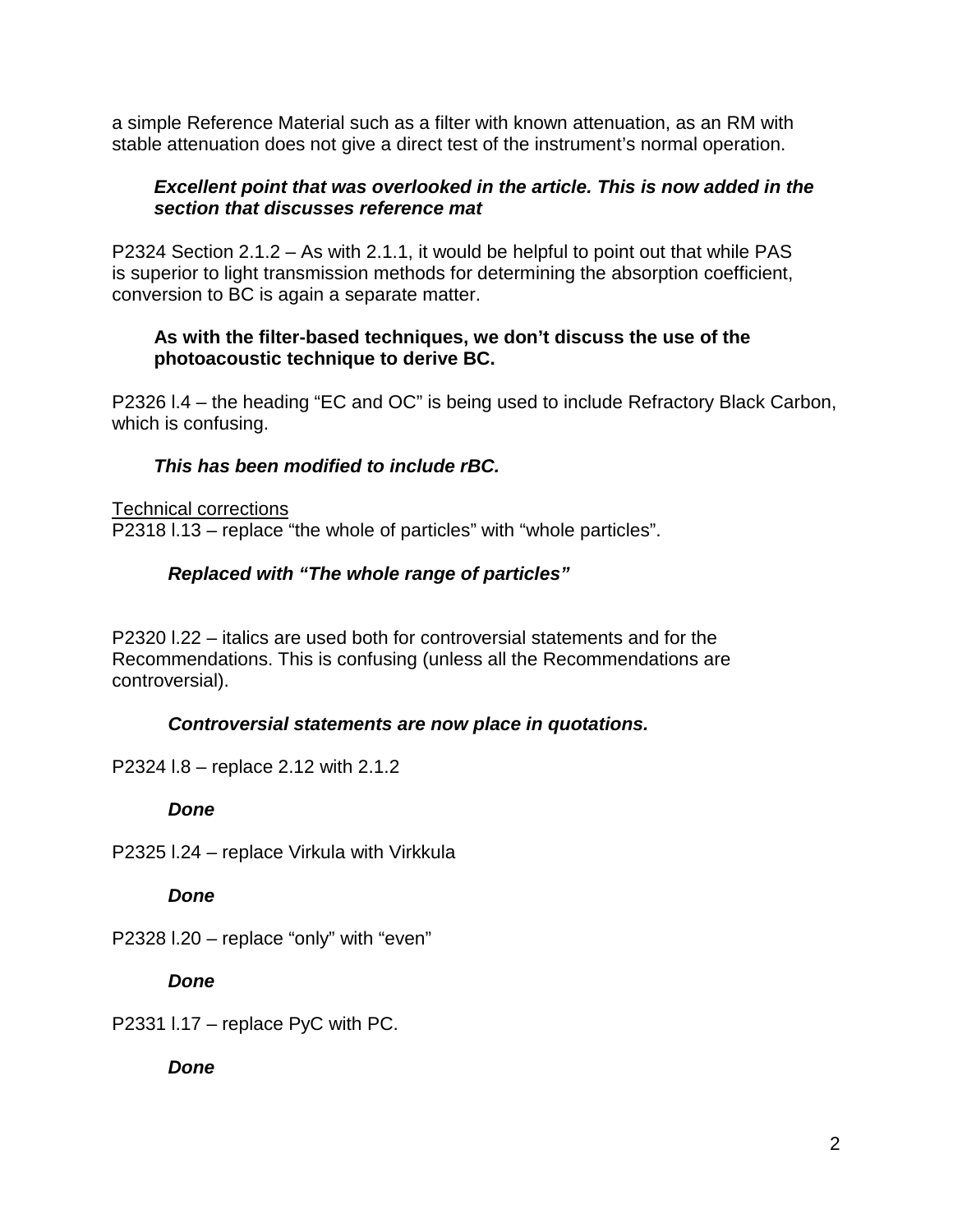P2333 l.8 – add ", previously the National Bureau of Standards," after (NIST)

*Done*

P2335 l22 - Insert (4) before "cloud"

*Done*

P2337 I.7 - replace "don" with "do"

# *Done*

P2345 l.15 – Replace "Fig. 1" with "Fig. 2"

*Done*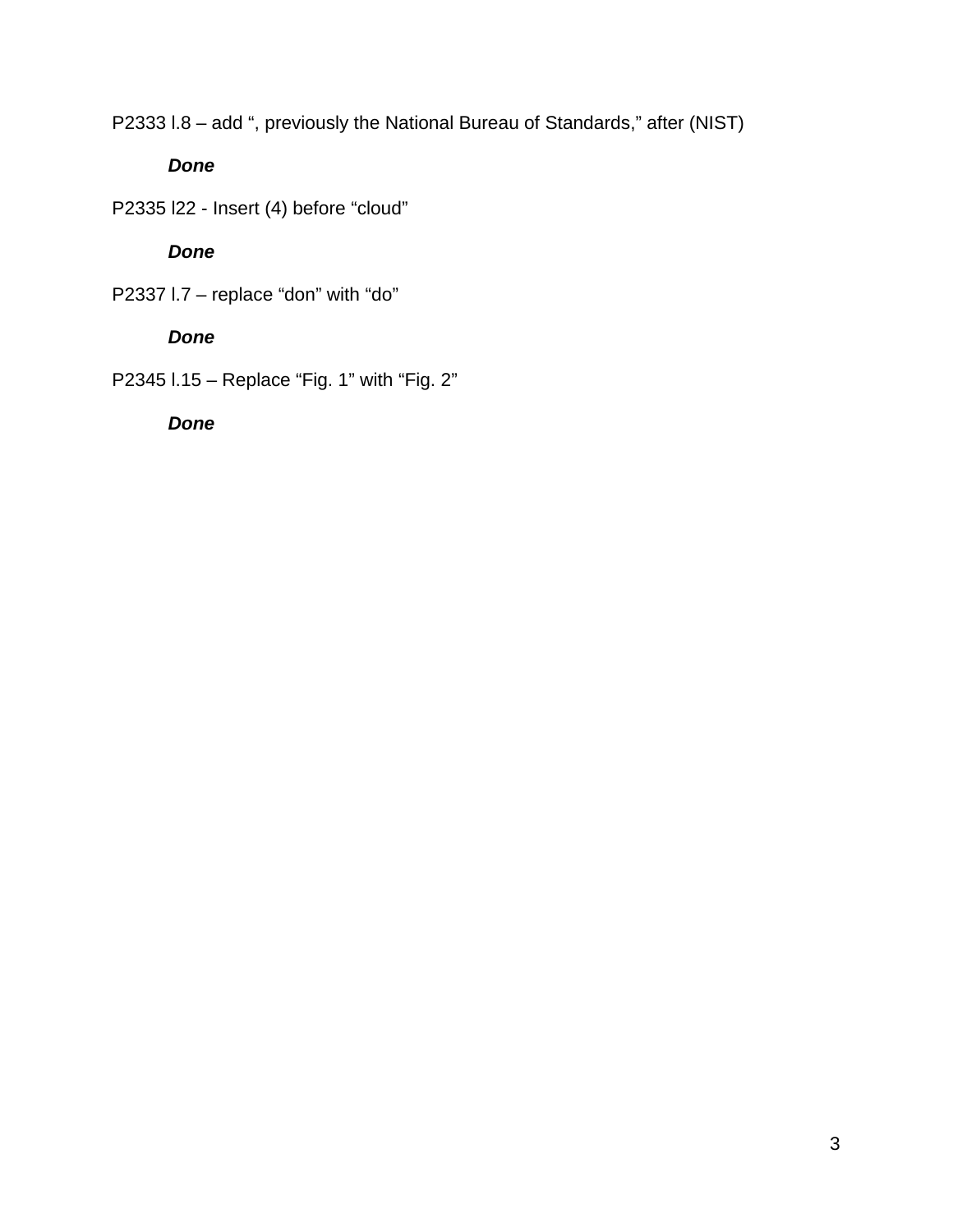### **Response to Anonymous Referee #2**

The MS summarizes discussions during a workshop and therefore is not a typical scientific paper. It is listed as "review" paper, but due to its origin it is not a typical review, either. I strongly recommend to expand the review aspects on the one hand by careful referencing, and to clearly differentiate between review and recommendations on the other.

**The reviewer makes a valid point and we think that given that the title clearly states that this article contains recommendations, this aspect has been already sufficiently differentiated as recommended. The numbers of references are not uniform, as the reviewer has commented, particularly with respect to the photoacoustic and the TOA sections. These have been expanded and we will leave it to the reviewer to decide if we have adequately evened out the references in the various sections and addressed his/her concern.**

The recommendation in section 4.1.2 (the manufacturer of the SP2 instrument should provide well characterized fullerene soot to SP2 users; manufacturer should keep a database of results from instrument intercomparison studies) go far beyond the reach of both a review and a scientific paper.

### *This recommendation has been changed to say that a centralized source is needed, without singling out the manufacturer, although this would be an obvious choice.*

The main weakness of some sections of the MS is the partial lack of references in the text. Some sections certainly have adequate references but others do not.

## **This has been rectified.**

Figure 1 seems to be new material, as no reference is given on p 2324. Near the end of the MS (p 2345) the text indicates that Figure 1 originates from Subramanian et al. 2006.

### **This is a typo. Figure 2 originates from Subramanian, 2006. Figure 1 is new material.**

Throughout the discussion of problems of the OC/EC split in thermal methods, valid points are summarized but without proper referencing. Many of the arguments can be found in earlier papers, e.g. the excellent discussion of the issues concerning thermal protocols one by Cavalli et al. 2010 (referenced in this MS), where proper references are given.

### **Yes, this has been rectified with many more explicit references**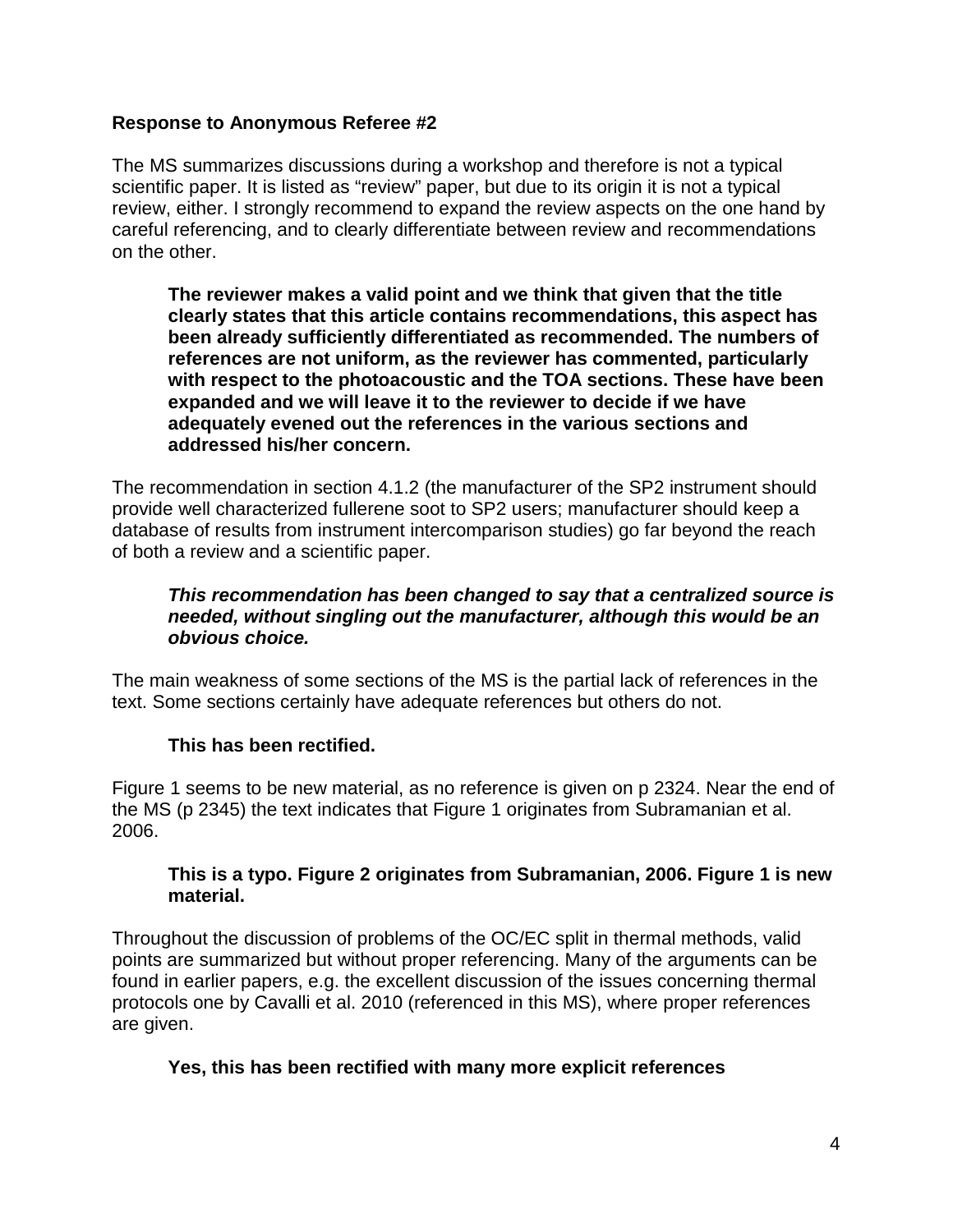The use of italics is confusing. In the introduction, the text states that "sections written in italics indicate material that might not reflect 100% agreement of the participants". This is strange in itself – why include things that not all co-authors can agree to? Or do the co-authors agree, but not the workshop participants? These text sections should either be completely removed or reworded as open questions. This is even more important as the recommendations are also given in italics. Does this mean that not all co-authors agree to the recommendations?

**In the introduction we make the use of quotations more clear (we have changed from italics to help differentiate better). What we say is "A number of issues related to measurement techniques, interpretation of the results, calibration methodology, etc. are under continuing discussion. So that there is no presumption that all of the material presented here meets with the complete acceptance of those who are co-authoring this article, sections that are "written in quotations indicate material that might not reflect 100% agreement of the participants." While the reviewer considers this odd, it reflects the nature of the problem and helps the reader understand the open issues that still require consensus.** 

### Minor points

p 2324, lines 24/25: "light absorbing particles convert the absorbed photons to heat and raise the temperature of the surrounding environment" should be reworded. Photons cannot really be "converted" to heat – their energy is absorbed and increases the internal energy of the particles, which of course means an increase in particle temperature.

### **Reworded as recommended.**

p 2325, line 1: change "magnitude of this wave" to "amplitude of this wave"

## **Corrected as recommended**

p 2325, line 8: insert "at the ground" between "solar radiance" and "is at its maximum". The sentence "532 nm, the wavelength where the solar radiance is at its maximum" implies that the maximum of the solar radiance indeed is at 532 nm. Actually the maximum of the extraterrestrial solar radiation is below 500 nm. <http://rredc.nrel.gov/solar/spectra/am0/>

### **Corrected as recommended**

p 2325, line 12: add reference

## **Reference add (Lewis et al., 2008)**

p 2327, line 2: add reference and specific materials used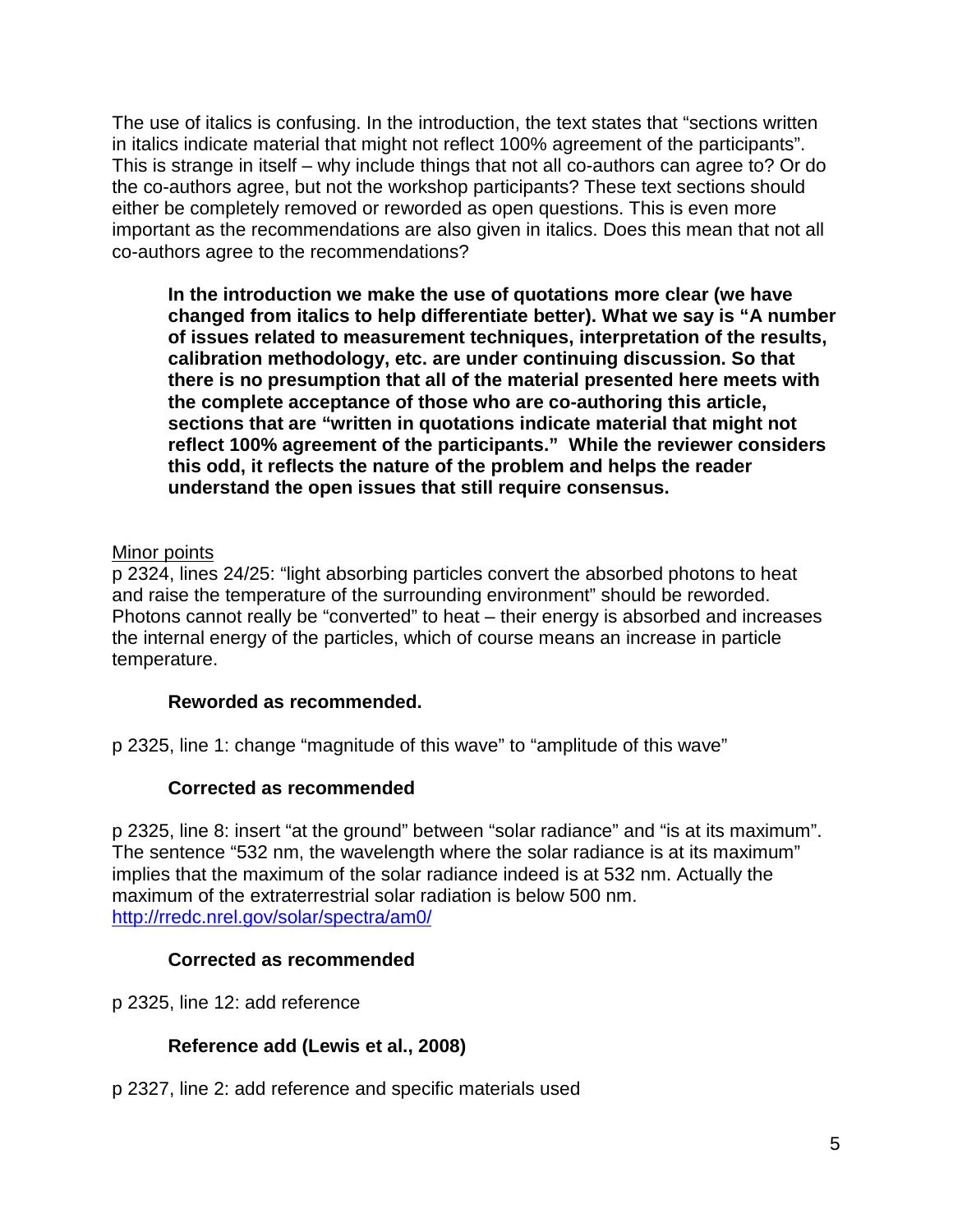### **Reference add (Schwarz et al., 2006)**

p 2327, second and fourth calibration issues: there seems to be a contradiction between these two issues?

**The fourth calibration issue has been removed as it is somewhat redundant since calibration issue number two already covers this point with an example. There can be up to a factor of two between different calibration materials but this has been largely resolved through mutual agreement of the SP2 users community**

p 2328, line 11, reference to book by Seager and Slabaugh: page numbers would be helpful in references to books

### **This reference has been replaced with Seinfeld and Pandis, 1998 and page numbers added.**

p 2329, line 6: add reference for the enthalpies of sublimation

### **These are now referenced**

p 2329, line 17 ff: give reference for the semi-continuous Sunset Analyzer

### **This is now referenced**

p 2330, line 19: the Sunset lab instruments always inject a calibration amount of CH4 at the end of each analysis cycle

### **This information has now been added.**

p 2331, paragraph starting line 12: add references discussing the effect of removal of WSOC by washing procedures

### **This is now referenced (Piazzalunga et al., 2011)**

p 2332, lines 20/21: "a single RM cannot be used for both calibration and validation of results in the same measurement procedure": please give reason

**The new text now reads "The uses of RM may include the calibration of a measurement system, assessment of a measurement procedure, assigning values to other materials, and quality control; however, a single RM should not be used for both calibration and validation of results in the same measurement procedure. Calibration RMs, for example, are typically used to establish scaling constants and determine the linearity of the various components of a measurement system whereas validation RMs are needed**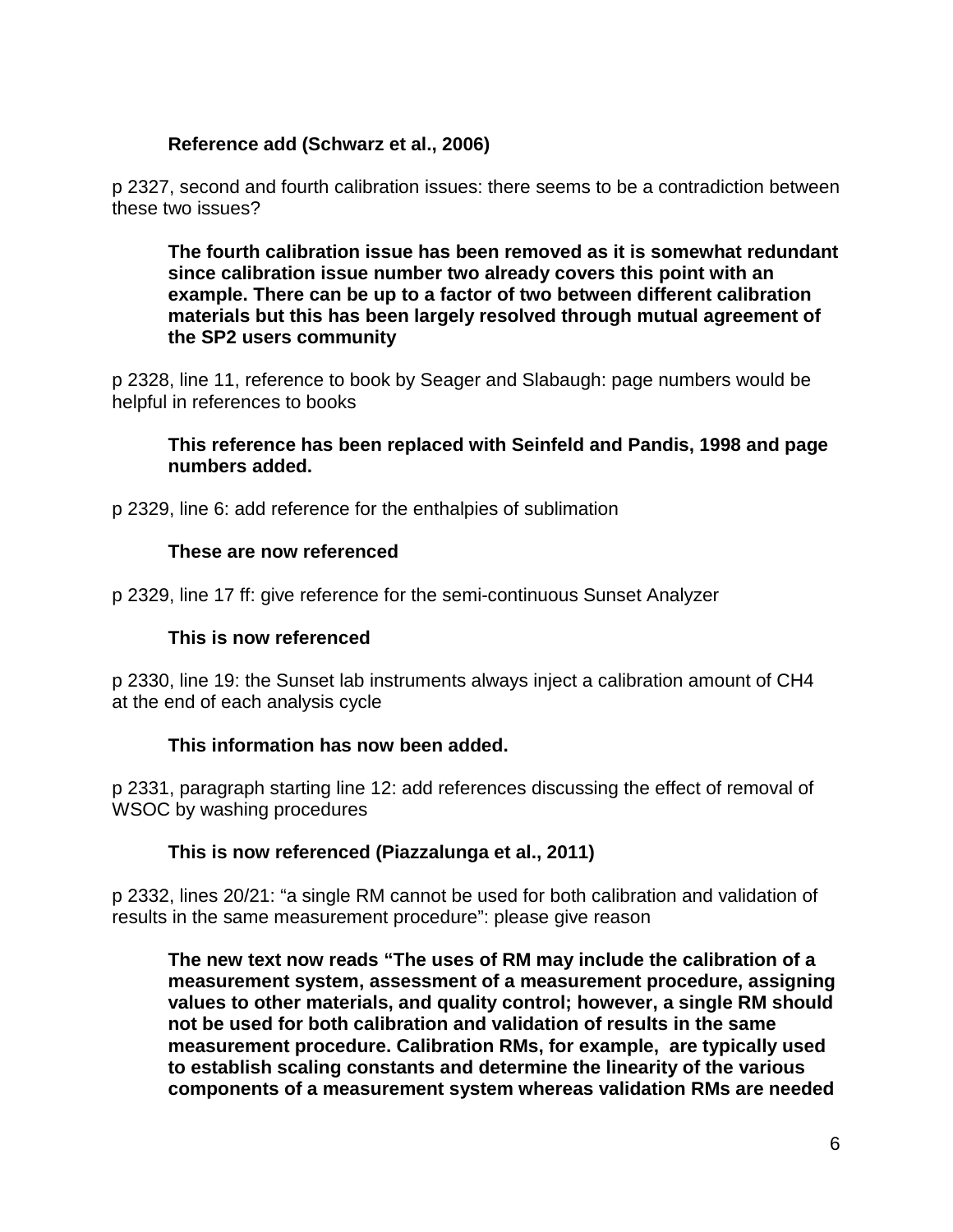### **to test the complete measurement system, preferably with material that represents the natural environment."**

p 2335, line 14. "used to exercise a sensor in an instrument": please clarify what is meant by "exercise"

## **This is common terminology synonymous with "Test" or "work out".**

p 2337, line 5: "significant variability, compared to the photoacoustic reference materials": please quantify

### **Added "up to 30%"**

p 2337, Boulder Light Absorbing Carbon experiment: please provide reference, or, if this is not yet available, at least names and contact info of PIs

### **Added names of the PIs and emails.**

p 2339, line 25: change "Kirschstetter" to "Kirchstetter"

### **Corrected**

p 2340, line 1: add reference for the CAST soot generator

## **Added link to the web site**

p 2340, line 9: add reference to the Palas GFG spark discharge aerosol generator

## **Added Roth et al., 2004**

p 2349, paragraph starting line 14: has this "tailored material" been tested? If yes, add reference. If no, please declare that is has not.

### **Yes and this is discussed in the reference already provided, i.e. Popovicheva et al., 2011)**

p 2350, line 2: "the tailored soot : : : can be placed directly in the oven of a TOA instrument, on a clean quartz substrate, thereby avoiding issues associated with contaminated filters" – how can this be done so that a transmission (or reflection) measurement is still possible?

**The quartz "boat" is transparent, allowing the laser to transmit through the sample or to reflect from the sample in the same manner it would if the sample was on a filter punch.**